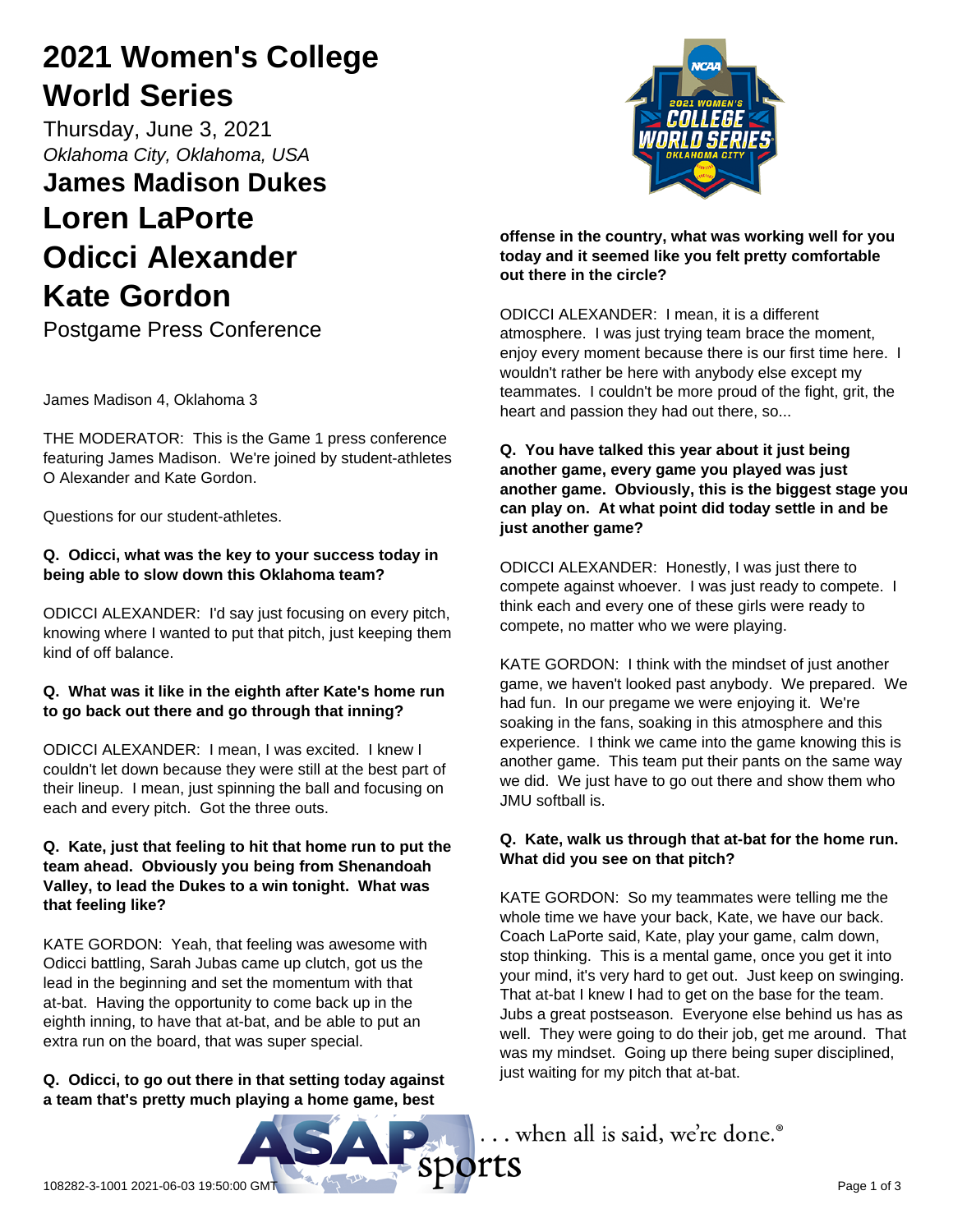**Q. When you hit that ball in the eighth inning, did you know it was out? What were your emotions and feelings when you saw it in the air? Odicci, on the bench, what did you think when that ball went up in the air?**

KATE GORDON: I don't ever think anything of them are out. I just run hard. I was like, Go, ball, go, ball, go, ball. They're great outfielders, I know they like to rob home runs. So I was just like, Keep going.

Even coming around the bases, seeing Coach LaPorte and the excitement, the dugout, my teammates right there, that was just awesome.

ODICCI ALEXANDER: Honestly that at-bat, I knew it was coming. I took a deep breath myself and said I wouldn't want anybody up in that box but Kate. I was praying. When she hit it out, I knew it was out. I said, Thank you, Jesus. I almost cried a little bit.

I couldn't be more proud of Kate.

#### **Q. Odicci, you mentioned earlier you wanted to keep Oklahoma off base in terms of the pitches you were throwing to them. What was the key to that considering how explosive this offense has been all season?**

ODICCI ALEXANDER: I think just mixing up my pitches, not really throwing the ball to the same spot each time. Just making sure it moves. Because they're great hitters. I was just trying to focus on each pitch, not make them hit it over the fence. One got ahold of one, but, I mean, it's all right.

THE MODERATOR: Thank you, Kate and Odicci. Congratulations.

KATE GORDON: Thank you.

ODICCI ALEXANDER: Thank you.

THE MODERATOR: We'll bring in head coach Loren LaPorte.

Coach, we will begin with questions.

**Q. You have a pitcher that's throwing 70. You know she's as good as it comes, even though the nation doesn't know about her. Talk about your offense knowing you have a great pitcher in the circle. What does that do for your offense facing a pretty good pitcher in Shannon Saile herself?**

LOREN LaPORTE: Our offense going into this game was the mindset of we have to score runs. We knew Oklahoma's kind of offense. It was very important for our hitters to know they had to put runs on the board, even if CiCi was mowing them down, we were still going to have to do it. It proved. We went up three, they came back three.

CiCi did such a great job. Our defense stepped up big for us. Kate made a diving play there. Just super proud of the whole team. Full team effort right there.

## **Q. With the way Odicci was pitching, considering the explosiveness of this offense that she was facing, how was she able to do it in terms of keeping them off balance with what she was throwing?**

LOREN LaPORTE: The key for CiCi was hitting her spots and hitting the corners of the plate, not leaving a full ball in the white of the plate. That was very important. It was very important that her ball moved, she spun it.

That change-up that she developed this spring, really bought into, had a lot of confidence in, she used it a ton today. It was able to set up a lot of pitches later in the count.

# **Q. Staying with Odicci, what did you think about the way she bounced back after that homer in the third? Maybe OU was ready to break out again. How quickly she was able to do that and get relocked in.**

LOREN LaPORTE: When you play a regional and a super regional as hard as we did, Odicci and the whole team had pressure a lot in regionals and super regionals. In the championship game in regionals, Liberty went ahead and they hit home runs. Then Missouri obviously was a battle.

I think it's one of those things, it's all about being able to handle the hard. We talk about handling the hard a lot, being able to handle the pressure, not let one swing determine the ballgame.

Odicci knows this team can have her back, put runs back on the board. I think everybody is on the same path at this point.

# **Q. This win overall, what this means for this program? We talked about this program breaking through. This is the ultimate breakthrough.**

LOREN LaPORTE: I think these players, they're playing for each other, but they're playing for a lot more. We're playing for all the smaller schools out there that work just as hard. We're playing for all of the young children, all of JMU Nation. Everybody that has just kind of supported us

... when all is said, we're done.<sup>®</sup>